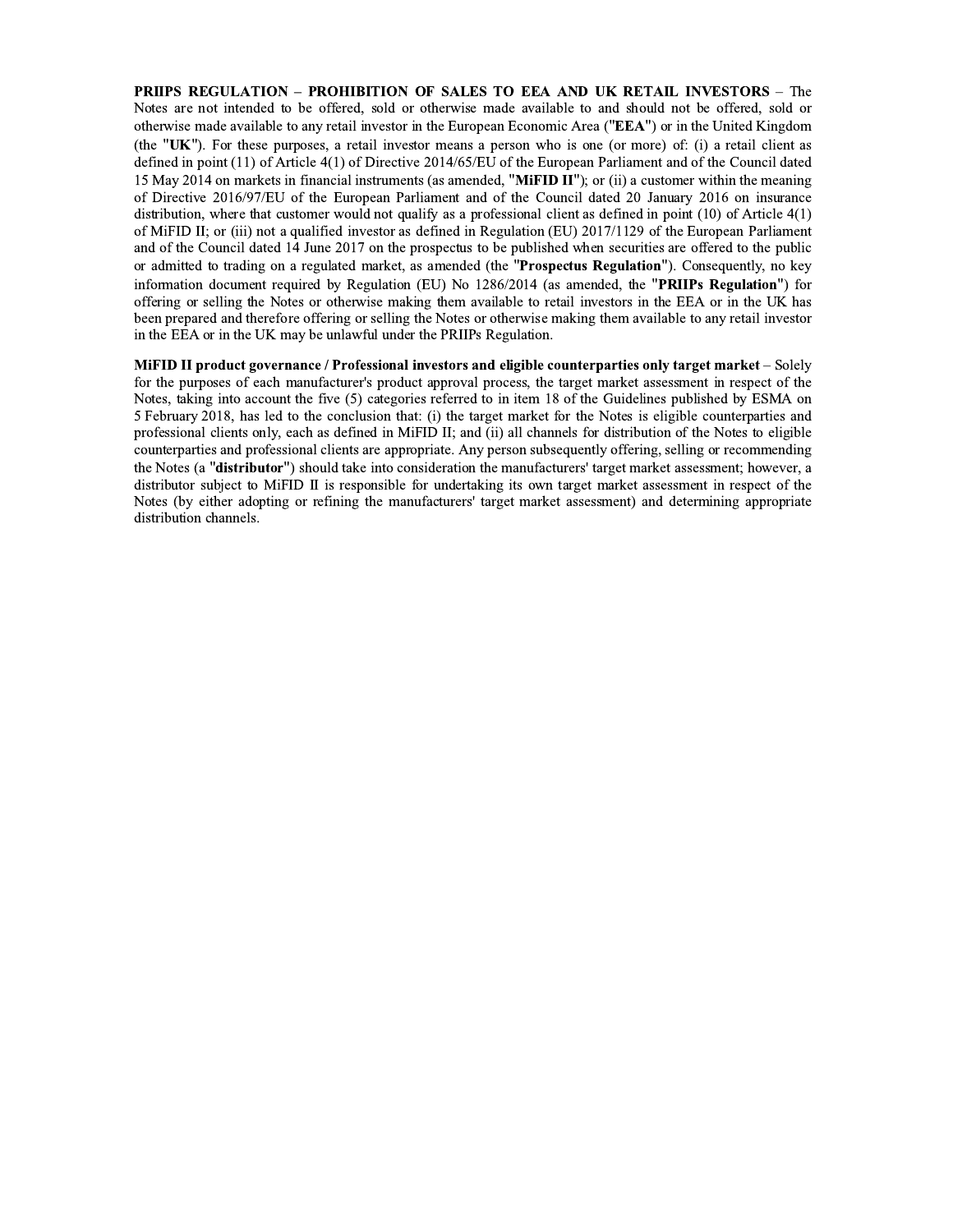Final Terms dated 19 November 2020



## **SFIL**

# Legal entity identifier (LEI): 549300HFEHJOXGE4ZE63

Issue of EUR 500,000,000 0.00 per cent. Notes due 23 November 2028 (the "Notes")

> under the €10,000,000,000 Euro Medium Term Note Programme of SFIL

> > **SERIES NO: SFIL 2020 EMTN 2 GREEN TRANCHE NO: 1**

> > > Issue Price: 101.908 per cent.

**Joint Lead Managers** BANCO BILBAO VIZCAYA ARGENTARIA, S.A. **BNP PARIBAS** CRÉDIT AGRICOLE CIB **NATIXIS** NATWEST MARKETS

# **Co-Lead Managers**

DEUTSCHE BANK **DZ BANK AG** NORDDEUTSCHE LANDESBANK - GIROZENTRALE -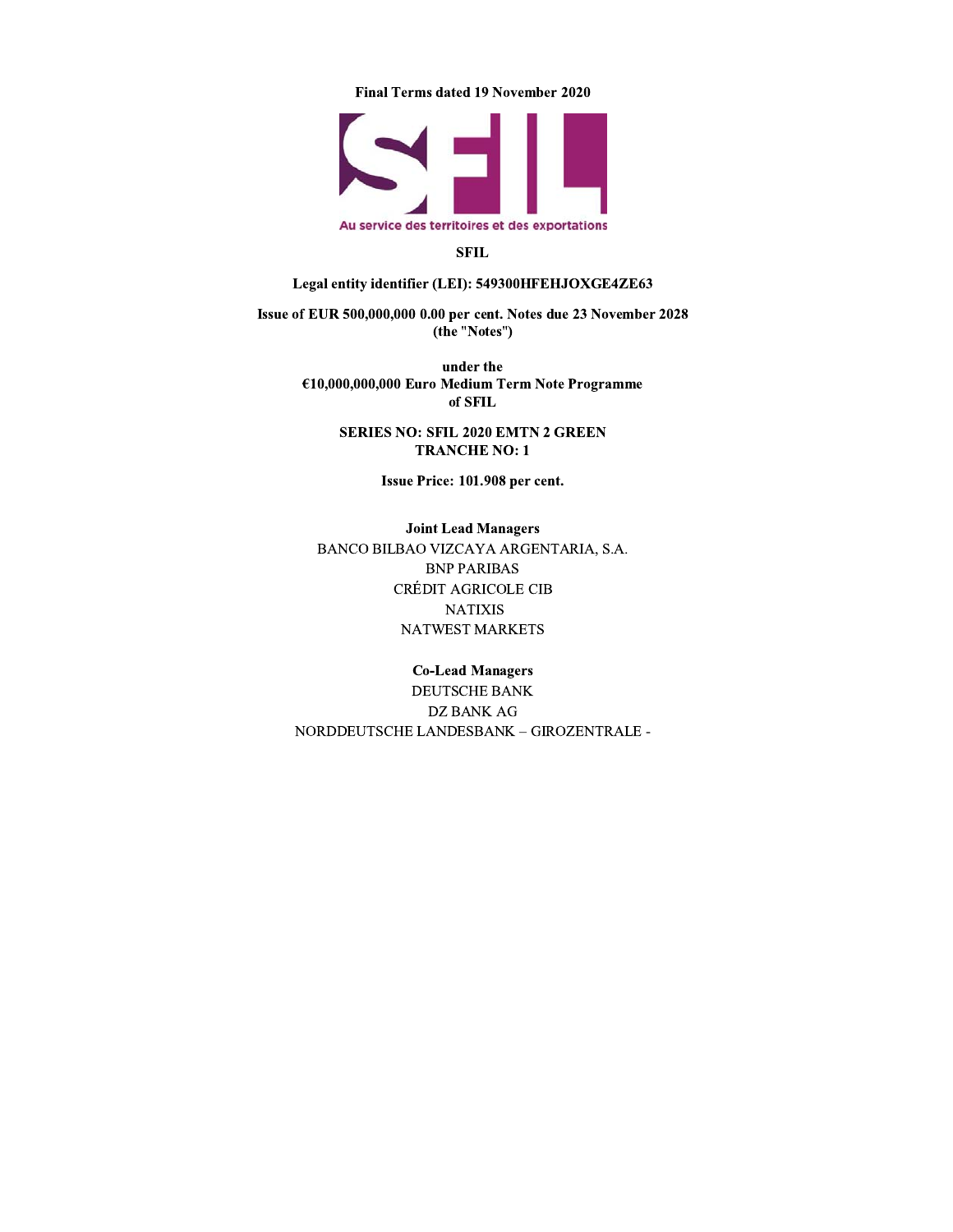# **PART A - CONTRACTUAL TERMS**

Terms used herein shall be deemed to be defined as such for the purposes of the terms and conditions (the "Conditions") set forth in the base prospectus dated 19 May 2020 which received approval number 20-203 from the Autorité des marchés financiers (the "AMF") on 19 May 2020 and the supplement to the base prospectus dated 6 November 2020 which received approval number 20-539 from the AMF on 6 November 2020 (together, the "Base Prospectus") which together constitute a base prospectus for the purposes of the Prospectus Regulation.

This document constitutes the final terms (the "Final Terms") relating to the Notes for the purposes of Article 8.4 of the Prospectus Regulation and must be read in conjunction with such Base Prospectus in order to obtain all the relevant information. The Base Prospectus and these Final Terms are available for viewing free of charge on the website of the AMF "(www.amf-france.org)" and on the website of the Issuer "(www.sfil.fr)".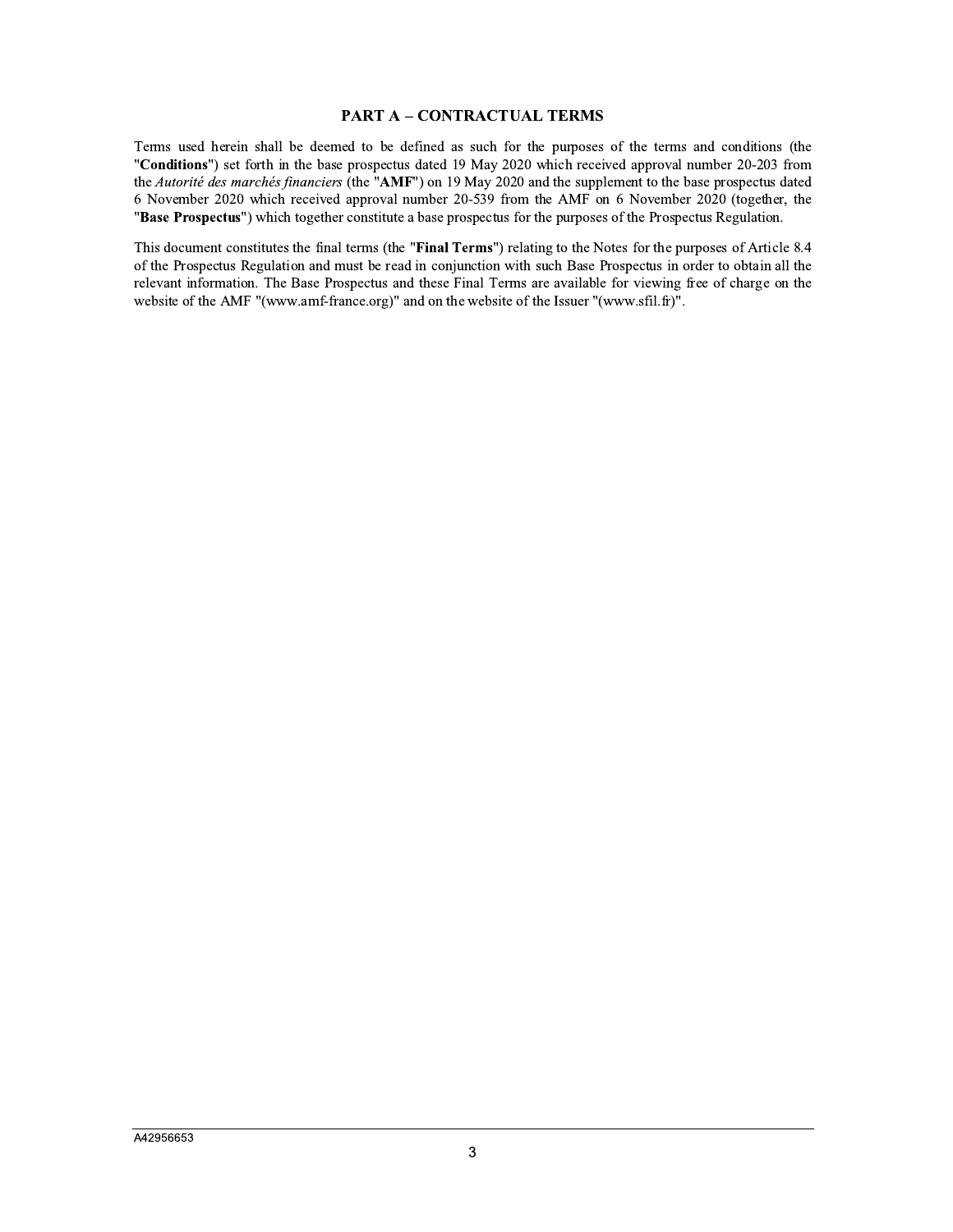| 1.  | Issuer:                                                     |                                                                      | <b>SFIL</b>                                                                                |
|-----|-------------------------------------------------------------|----------------------------------------------------------------------|--------------------------------------------------------------------------------------------|
| 2.  | (i) Series Number:                                          |                                                                      | <b>SFIL 2020 EMTN 2 GREEN</b>                                                              |
|     | (ii)                                                        | Tranche Number:                                                      | 1                                                                                          |
| 3.  | Specified Currency:                                         |                                                                      | Euro ("EUR")                                                                               |
| 4.  | <b>Aggregate Nominal Amount:</b>                            |                                                                      |                                                                                            |
|     | (i)                                                         | Series:                                                              | EUR 500,000,000                                                                            |
|     | (ii)                                                        | Tranche:                                                             | EUR 500,000,000                                                                            |
| 5.  | <b>Issue Price:</b>                                         |                                                                      | 101.908 per cent. of the Aggregate Nominal Amount                                          |
| 6.  | Specified Denomination:                                     |                                                                      | EUR 100,000                                                                                |
| 7.  | (i) Issue Date:                                             |                                                                      | 23 November 2020                                                                           |
|     | (ii) Interest Commencement Date:                            |                                                                      | 23 November 2020                                                                           |
| 8.  | Maturity Date:                                              |                                                                      | 23 November 2028                                                                           |
| 9.  | Interest Basis/Rate of Interest:                            |                                                                      | 0.00 per cent. Fixed Rate<br>(further particulars specified below)                         |
| 10. | Redemption/Payment Basis:                                   |                                                                      | Redemption at par                                                                          |
| 11. | Change<br>of<br>Interest<br>or<br>Redemption/Payment Basis: |                                                                      | Not applicable                                                                             |
| 12. | Put/Call Options:                                           |                                                                      | Not applicable                                                                             |
| 13. |                                                             | (i) Status of the Notes:                                             | Senior Preferred                                                                           |
|     | for<br>obtained:                                            | (ii) Date of corporate authorisations<br>the<br>of Notes<br>issuance | Resolution of the Board of Directors (Conseil d'administration)<br>dated 11 September 2020 |

# PROVISIONS RELATING TO INTEREST PAYABLE

| 14. Fixed Rate Note Provisions |                                                  | Applicable                                                                                               |
|--------------------------------|--------------------------------------------------|----------------------------------------------------------------------------------------------------------|
| (i)                            | Rate of Interest:                                | 0.00 per cent. <i>per annum</i> payable annually in arrear                                               |
| (ii)                           | <b>Interest Payment Dates:</b>                   | 23<br>November in each year from and including<br>23<br>November 2021 to and including the Maturity Date |
| (iii)                          | Fixed Coupon Amount:                             | EUR 0.00 per Specified Denomination                                                                      |
| (iv)                           | Broken Amount:                                   | Not applicable                                                                                           |
| (v)                            | Fraction<br>Day<br>Count<br>(Condition $5(a)$ ): | Actual/Actual-ICMA                                                                                       |
| (vi)                           | Determination Date(s):                           | 23 November in each year                                                                                 |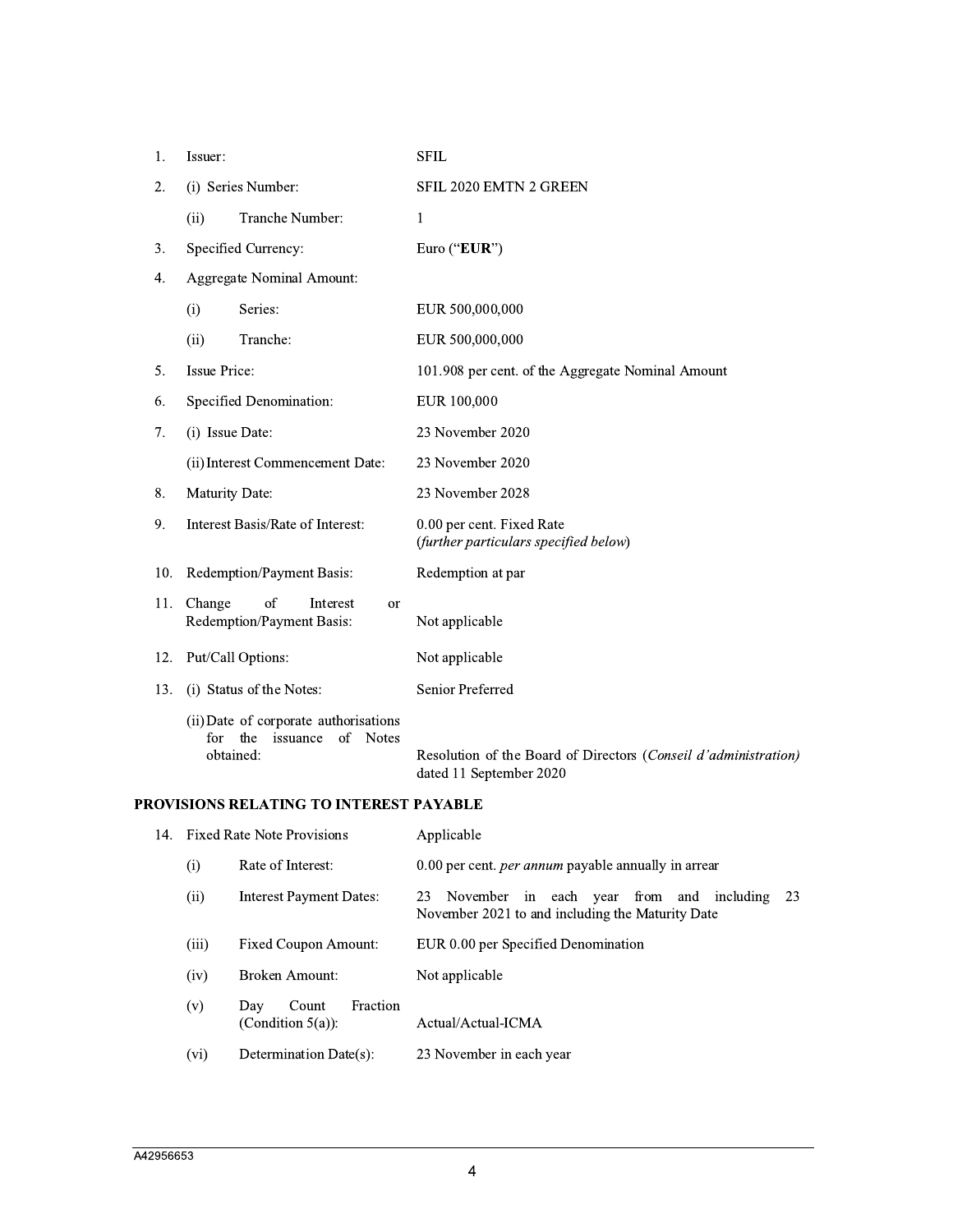|                                          | (vii)  | <b>Business Day Convention:</b>   | Not applicable |
|------------------------------------------|--------|-----------------------------------|----------------|
|                                          | (viii) | Business Centre(s):               | Not applicable |
|                                          |        | 15. Floating Rate Note Provisions | Not applicable |
|                                          |        | 16. Zero Coupon Note Provisions   | Not applicable |
| 17 <sub>1</sub>                          |        | Inflation Linked Notes:           | Not applicable |
| <b>PROVISIONS RELATING TO REDEMPTION</b> |        |                                   |                |
| 18.                                      |        | <b>Issuer Call Option</b>         | Not applicable |

|            | 10. 199401 Call Option                   |                                                                                                                 | THE REPLICATION                                            |
|------------|------------------------------------------|-----------------------------------------------------------------------------------------------------------------|------------------------------------------------------------|
| 19.        | Noteholder Put Option                    |                                                                                                                 | Not applicable                                             |
| <b>20.</b> | Final Redemption Amount of each<br>Note: |                                                                                                                 | EUR 100,000 per Note of EUR 100,000 Specified Denomination |
|            | (i)                                      | Inflation Linked Notes –<br>Provisions relating to the<br>Final Redemption Amount<br>(Condition $6(e)$ ):       | Not applicable                                             |
| 21.        | Early Redemption Amount                  |                                                                                                                 |                                                            |
|            | (i)                                      | Early Redemption Amount<br>payable on redemption for<br>taxation reasons, illegality<br>or on event of default: | EUR 100,000 per Note of EUR 100,000 Specified Denomination |
|            | (ii)                                     | Inflation Linked Notes -<br>Provisions relating to the<br>Redemption<br>Final                                   |                                                            |
|            |                                          | Amount:                                                                                                         | Not applicable                                             |

# GENERAL PROVISIONS APPLICABLE TO THE NOTES

|     | 22. Form of Notes:                                                              | Bearer form <i>(au porteur)</i> |
|-----|---------------------------------------------------------------------------------|---------------------------------|
|     | <b>Registration Agent:</b><br>(i)                                               | Not applicable                  |
| 23. | Financial Centres or other special<br>provisions relating to payments<br>dates: | <b>TARGET</b>                   |
|     | Adjusted Payment<br>Date<br>(i)<br>(Condition $7(d)$ ):                         | As per Condition $7(d)$         |
| 24. | Redenomination, renominalisation<br>and reconventioning provisions:             | Not applicable                  |
|     | 25. Consolidation provisions:                                                   | Not applicable                  |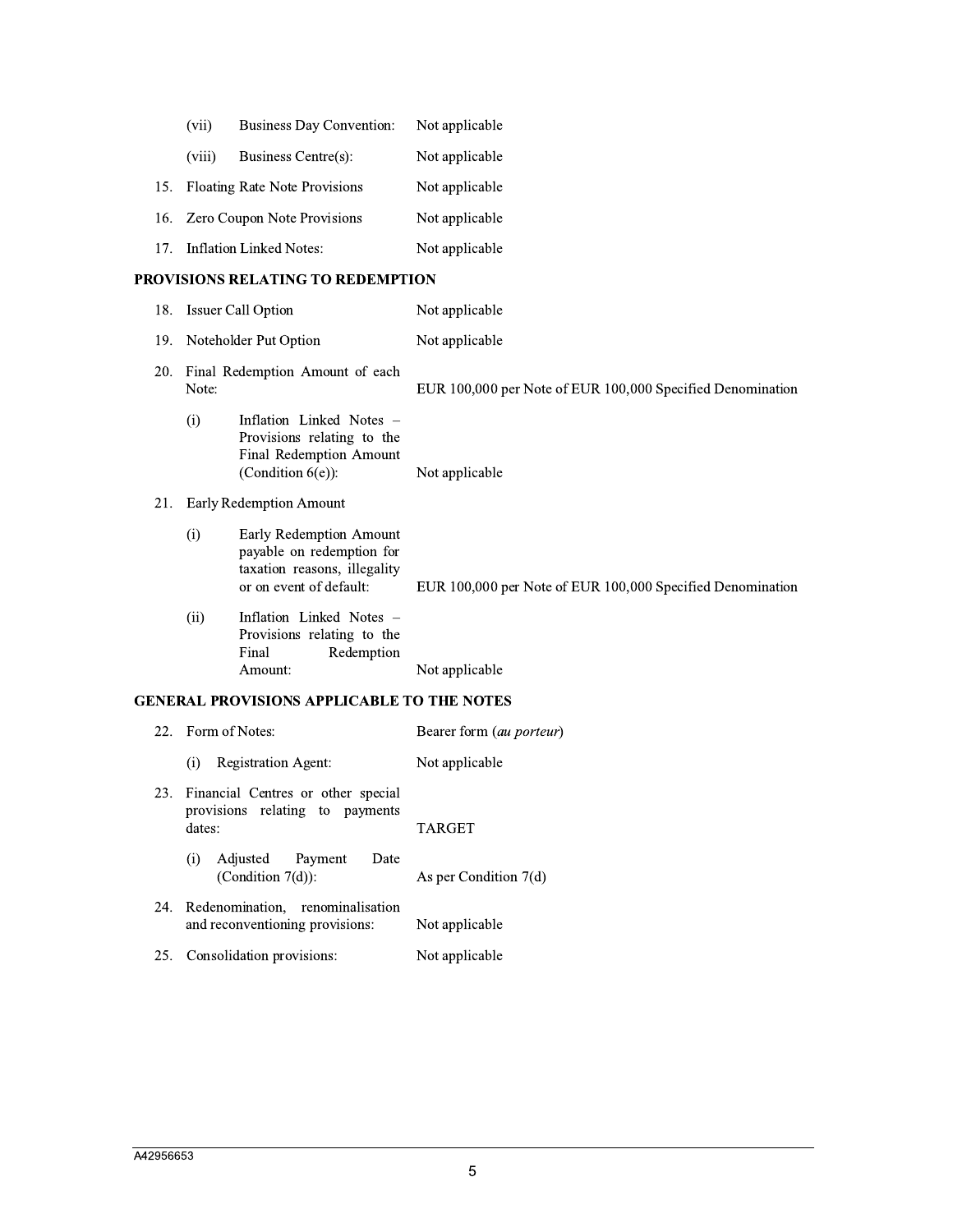26. Masse (Condition 11):

Name and address of the Representative:

MASSQUOTE S.A.S.U. RCS 529 065 880 Nanterre 7 bis, rue de Neuilly F-92110 Clichy France

Mailing address:

33, rue Anna Jacquin 92100 Boulogne Billancourt France

Represented by its Chairman

The Representative will receive a remuneration of EUR 400 (VAT excluded) per year.

## **PURPOSE OF FINAL TERMS**

These Final Terms comprise the final terms required for issue and admission to trading on the regulated market of Euronext Paris of the Notes described herein pursuant to the Euro 10,000,000,000 Euro Medium Term Notes Programme of the Issuer.

# **RESPONSIBILITY**

The Issuer accepts responsibility for the information contained in these Final Terms.

Signed on behalf of the Issuer

By:

Duly authorised

# Francois laugier<br>
Iaugier<br>
Jon: cn=francois laugier,<br>
o=SFIL, ou=DGA,<br>
email=francois.laugier@st<br>
Date: 2020.11.19 16:39:49

email=francois.laugier@sfil.f Date: 2020.11.19 16:39:49  $+01'00'$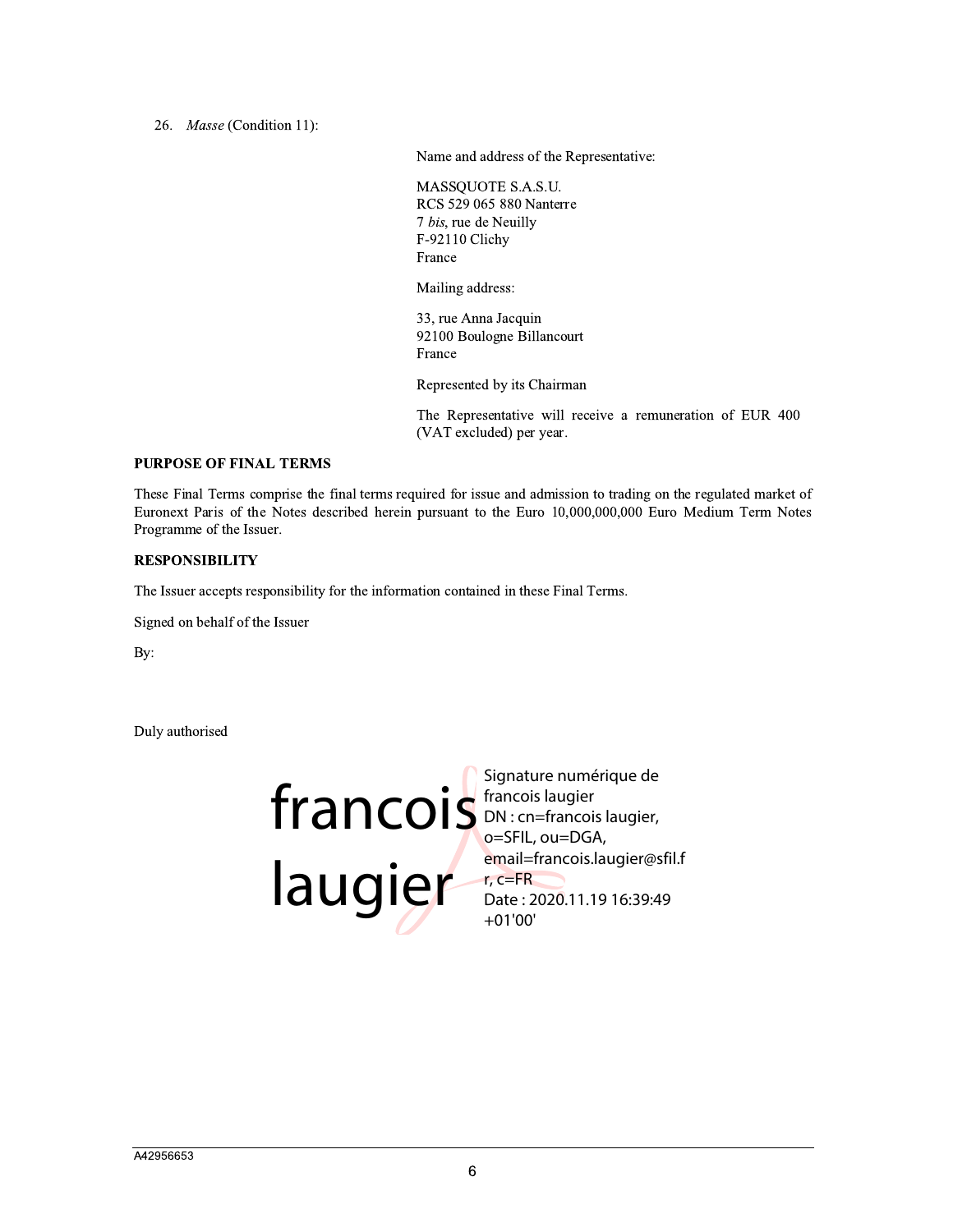# **PART B - OTHER INFORMATION OTHER I**<br>RADING

# PART B – O'<br>1. LISTING AND ADMISSION TO TRAI

| (i)      | Listing:                                                         | <b>Euronext Paris</b>                                                                                                                                                                                                                                                                                                                                                                                                                            |
|----------|------------------------------------------------------------------|--------------------------------------------------------------------------------------------------------------------------------------------------------------------------------------------------------------------------------------------------------------------------------------------------------------------------------------------------------------------------------------------------------------------------------------------------|
| (ii)     | Admission to trading                                             | Application has been made by the Issuer (or on its<br>behalf) for the Notes to be listed and admitted to trading<br>on Euronext Paris with effect from 23 November 2020.                                                                                                                                                                                                                                                                         |
| (iii)    | Estimate of total expenses related to<br>admission to trading:   | EUR 6,100                                                                                                                                                                                                                                                                                                                                                                                                                                        |
| (iv)     | Additional publication of<br>Base<br>Prospectus and Final Terms: | Not applicable                                                                                                                                                                                                                                                                                                                                                                                                                                   |
|          | <b>RATINGS AND EURO EQUIVALENT</b>                               |                                                                                                                                                                                                                                                                                                                                                                                                                                                  |
| Ratings: |                                                                  | Applicable:                                                                                                                                                                                                                                                                                                                                                                                                                                      |
|          |                                                                  | The Notes to be issued under the Programme are<br>expected to be rated AA by S&P and/or AA (high) by<br>DBRS and/or Aa3 by Moody's.                                                                                                                                                                                                                                                                                                              |
|          |                                                                  | Each of S&P, Moody's and DBRS is established in the<br>European Union and is registered under Regulation<br>$(EC)$ No $1060/2009$ (as amended) (the "CRA<br>Regulation"). Each of S&P, Moody's and DBRS is<br>included in the list of registered credit rating agencies<br>published by the European Securities and Markets<br>Authority<br>website<br>its<br><sub>on</sub><br>(www.esma.europa.eu/supervision/credit-rating-<br>agencies/risk). |

Furo equivalent: Not Applicable

# Euro equivalent:<br>
3. INTERESTS OF NATURAL AND LEGAL PERSONS INVOLVED IN THE ISSUE

Save as discussed in "Subscription and Sale" in the Base Prospectus and save for the fees payable to the Managers, so far as the Issuer is aware, no person involved in the offer of the Notes has an interest material to the offer. Managers, so fa<br>
material to the o<br> **4.** YIELD

 $2.$ 

Indication of yield:  $-0.236$  per cent. *per annum* 

As set out above, the yield is calculated at the Issue Date on the basis of the Issue Price. It is not an indication of future yield.

# Date on the basis of the Issue indication of future yield.<br>
5. REASONS FOR THE OFFER AND ESTIMATED NET PROCEEDS

(i) Reasons for the offer: The Notes constitute "Green Notes" and the net proceeds will be used to finance and/or refinance, in whole or in part, Eligible Green Loans as defined in the SFIL Group's Green Bond Framework.

> The SFIL Group's Green Bond Framework is available on the website of the Issuer. More information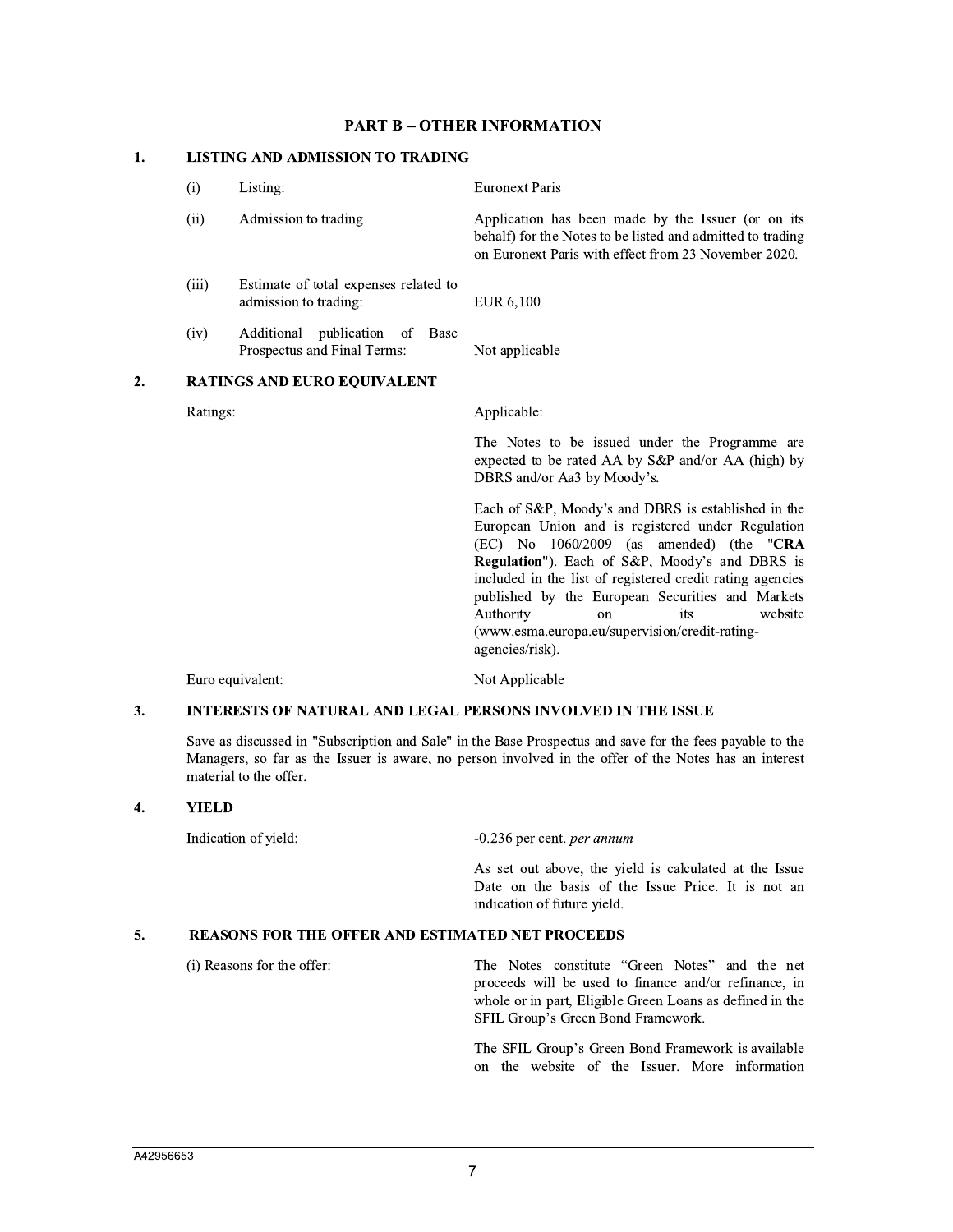regarding the Green Notes are contained in the section "Use of Proceeds" of the Base Prospectus.

| (ii) Estimated net proceeds: |  |
|------------------------------|--|
| <b>DISTRIBUTION</b>          |  |

- $(i)$ Method of distribution:
- $(ii)$ If syndicated:

6.

(A) Names of Managers:

Banco Bilbao Vizcaya Argentaria, S.A. **BNP** Paribas Crédit Agricole Corporate and Investment Bank **Natixis** NatWest Markets N.V.

## **Co-Lead Managers:**

EUR 508,790,000.00

**Joint Lead Managers:** 

Syndicated

Deutsche Bank Aktiengesellschaft DZ BANK AG Deutsche Zentral-Genossenschaftsbank, Frankfurt am Main Norddeutsche Landesbank - Girozentrale -

Reg S Compliance Category 2; TEFRA not applicable

- (B) Stabilising Manager: Crédit Agricole Corporate and Investment Bank
	- If non-syndicated, name of Manager: Not applicable
- $(iv)$ U.S. selling restrictions:

### 7. **OPERATIONAL INFORMATION**

 $(iii)$ 

| (i)             | ISIN:                                                                                                                                                                                                      | FR0014000MX1                                                                                                              |
|-----------------|------------------------------------------------------------------------------------------------------------------------------------------------------------------------------------------------------------|---------------------------------------------------------------------------------------------------------------------------|
| (ii)            | Common Code:                                                                                                                                                                                               | 226071393                                                                                                                 |
| (iii)           | Any clearing system(s) other than<br>Euroclear France and the relevant<br>identification number(s):                                                                                                        | Not applicable                                                                                                            |
| (iv)            | Delivery:                                                                                                                                                                                                  | Delivery against payment                                                                                                  |
| (v)             | Name and address of the Calculation<br>Agent:                                                                                                                                                              | Not applicable                                                                                                            |
| (vi)            | and addresses of initial<br>Names<br>Paying Agent(s):                                                                                                                                                      | Banque Internationale à Luxembourg, société anonyme<br>69, route d'Esch<br>L-2953 Luxembourg<br>Grand-Duchy of Luxembourg |
| (vii)<br>(viii) | Names and addresses of additional<br>Paying Agent(s):<br>Name and address of the entities<br>which have a firm commitment to<br>act as intermediaries in secondary<br>trading, providing liquidity through | Not applicable                                                                                                            |